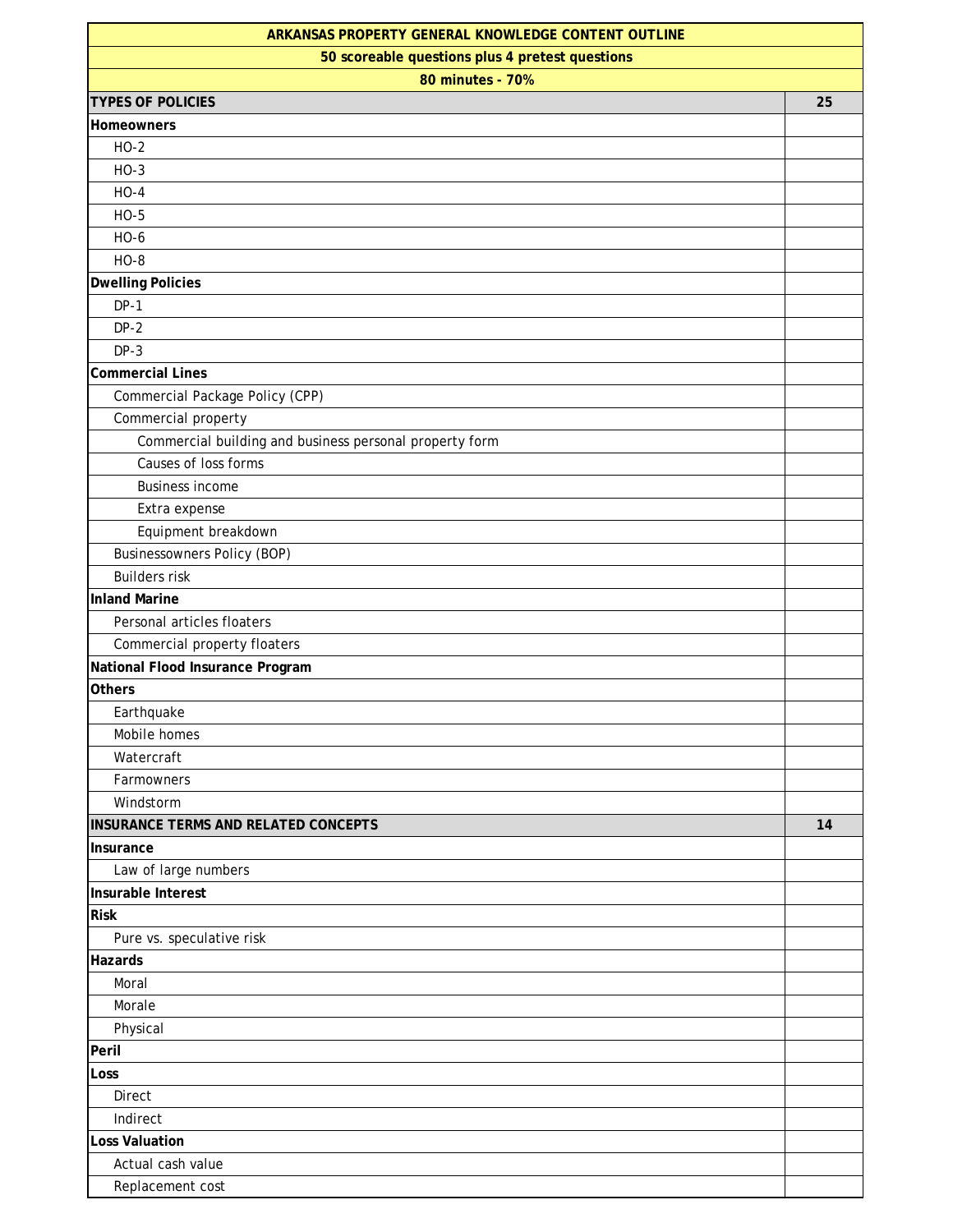| Market value                                                     |    |
|------------------------------------------------------------------|----|
| Stated value                                                     |    |
| Salvage value                                                    |    |
| <b>Proximate Cause</b>                                           |    |
| Deductible                                                       |    |
| Indemnity                                                        |    |
| Limits of Liability                                              |    |
| Coinsurance/Insurance to Value                                   |    |
| Occurrence                                                       |    |
| Cancellation                                                     |    |
| Nonrenewal                                                       |    |
| Vacancy and Unoccupancy                                          |    |
| Liability                                                        |    |
| Absolute                                                         |    |
| <b>Strict</b>                                                    |    |
| Vicarious                                                        |    |
| Negligence                                                       |    |
| <b>Binders</b>                                                   |    |
| Endorsements                                                     |    |
| Blanket vs. Specific                                             |    |
| POLICY PROVISIONS AND CONTRACT LAW                               | 11 |
|                                                                  |    |
| Declarations                                                     |    |
| <b>Insuring Agreement</b>                                        |    |
| Conditions                                                       |    |
| <b>Exclusions and Limitations</b>                                |    |
| Definition of the Insured                                        |    |
| Duties of the Insured after a Loss                               |    |
| Obligations of the Insurance Company                             |    |
| Mortgagee Rights                                                 |    |
| <b>Proof of Loss</b>                                             |    |
| Notice of Claim                                                  |    |
| Appraisal                                                        |    |
| Other Insurance Provision                                        |    |
| Subrogation                                                      |    |
| <b>Elements of a Contract</b>                                    |    |
| Warranties, Representations, and Concealment                     |    |
| Sources of Underwriting Information                              |    |
| Compliance with Provisions of Fair Credit Reporting Act          |    |
| Privacy Protection (Gramm Leach Bliley)                          |    |
| <b>Policy Application</b><br>Terrorism Risk Insurance Act (TRIA) |    |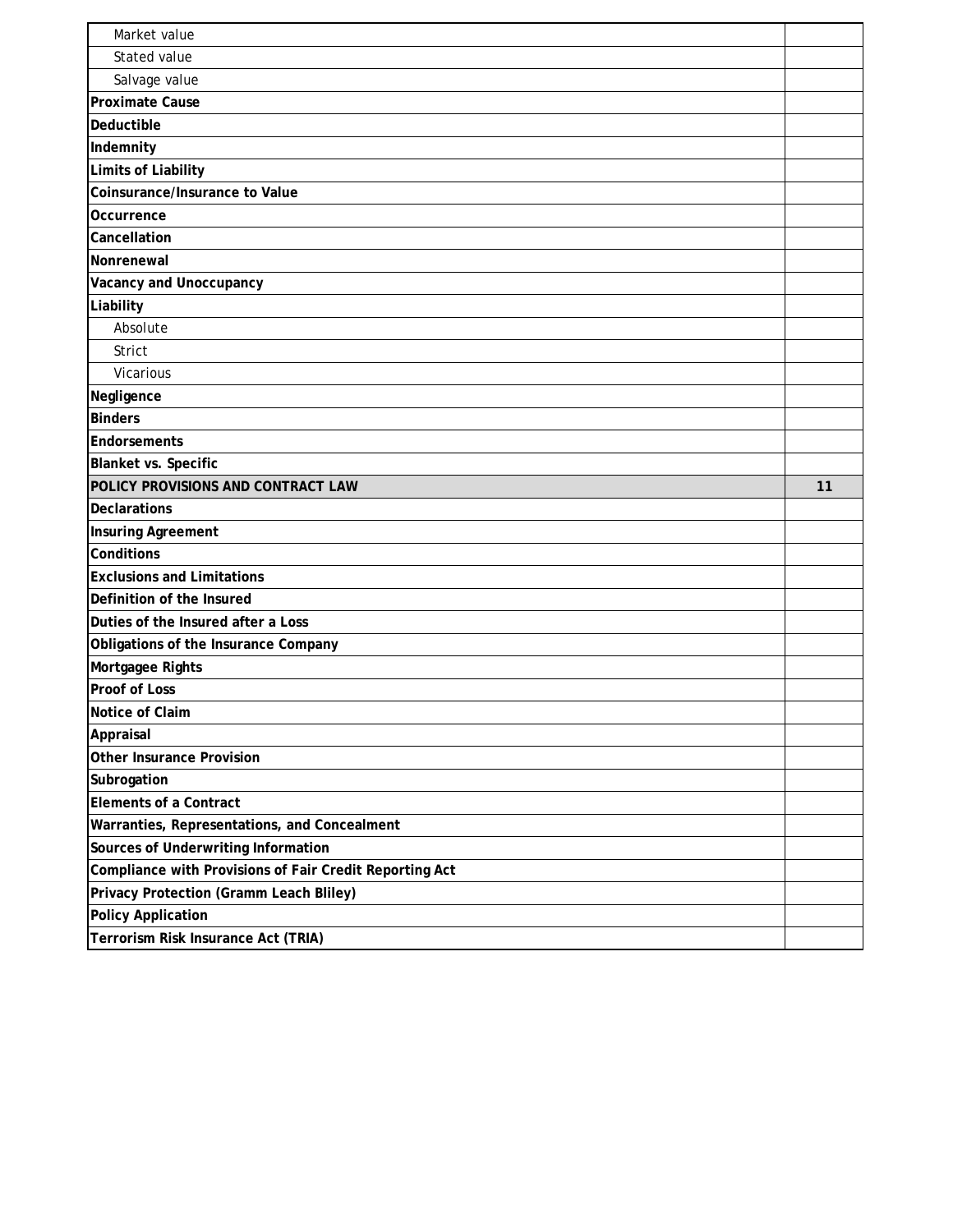| ARKANSAS CASUALTY GENERAL KNOWLEDGE CONTENT OUTLINE                               |    |
|-----------------------------------------------------------------------------------|----|
| 50 scoreable questions plus 4 pretest questions                                   |    |
| 80 minutes - 70%                                                                  |    |
| TYPES OF POLICIES, BONDS, AND RELATED TERMS                                       | 25 |
| <b>Commercial General Liability</b>                                               |    |
| Exposures                                                                         |    |
| Premises and Operations                                                           |    |
| Products and Completed Operations                                                 |    |
| Coverage                                                                          |    |
| Coverage A: Bodily Injury and Property Damage Liability                           |    |
| Occurrence                                                                        |    |
| Claims made                                                                       |    |
| Retroactive date                                                                  |    |
| Coverage B: Personal Injury and Advertising Injury                                |    |
| Coverage C: Medical Payments                                                      |    |
| Supplemental payments                                                             |    |
| Who is an insured                                                                 |    |
| Limits                                                                            |    |
| Per occurrence                                                                    |    |
| Annual aggregate                                                                  |    |
| Damage to property of others                                                      |    |
| Automobile: Personal Auto and Business Auto                                       |    |
| Liability                                                                         |    |
| Bodily injury                                                                     |    |
| Property damage                                                                   |    |
| Split limits                                                                      |    |
| Combined single limit                                                             |    |
| Medical payments                                                                  |    |
| Physical damage (collision; other than collision; specified perils)               |    |
| <b>Uninsured motorists</b>                                                        |    |
| Underinsured motorists                                                            |    |
| Who is an insured                                                                 |    |
| Types of auto                                                                     |    |
| Owned                                                                             |    |
| Non-owned                                                                         |    |
| Hired                                                                             |    |
| Temporary substitute                                                              |    |
| Newly acquired autos                                                              |    |
| Transportation expense and rental reimbursement expense                           |    |
| Garage Coverage Form, including Garagekeepers Insurance                           |    |
| Exclusions                                                                        |    |
| Individual Insured and Drive Other Car (DOC)                                      |    |
| Workers Compensation Insurance, Employers Liability Insurance, and Related Issues |    |
| Standard policy concepts                                                          |    |
| Who is an employee/employer                                                       |    |
| Compensation                                                                      |    |
| Work-related vs. non-work-related                                                 |    |
| Other states' insurance                                                           |    |
| <b>Employers liability</b>                                                        |    |
| Exclusive remedy                                                                  |    |
| Premium determination                                                             |    |
| Crime                                                                             |    |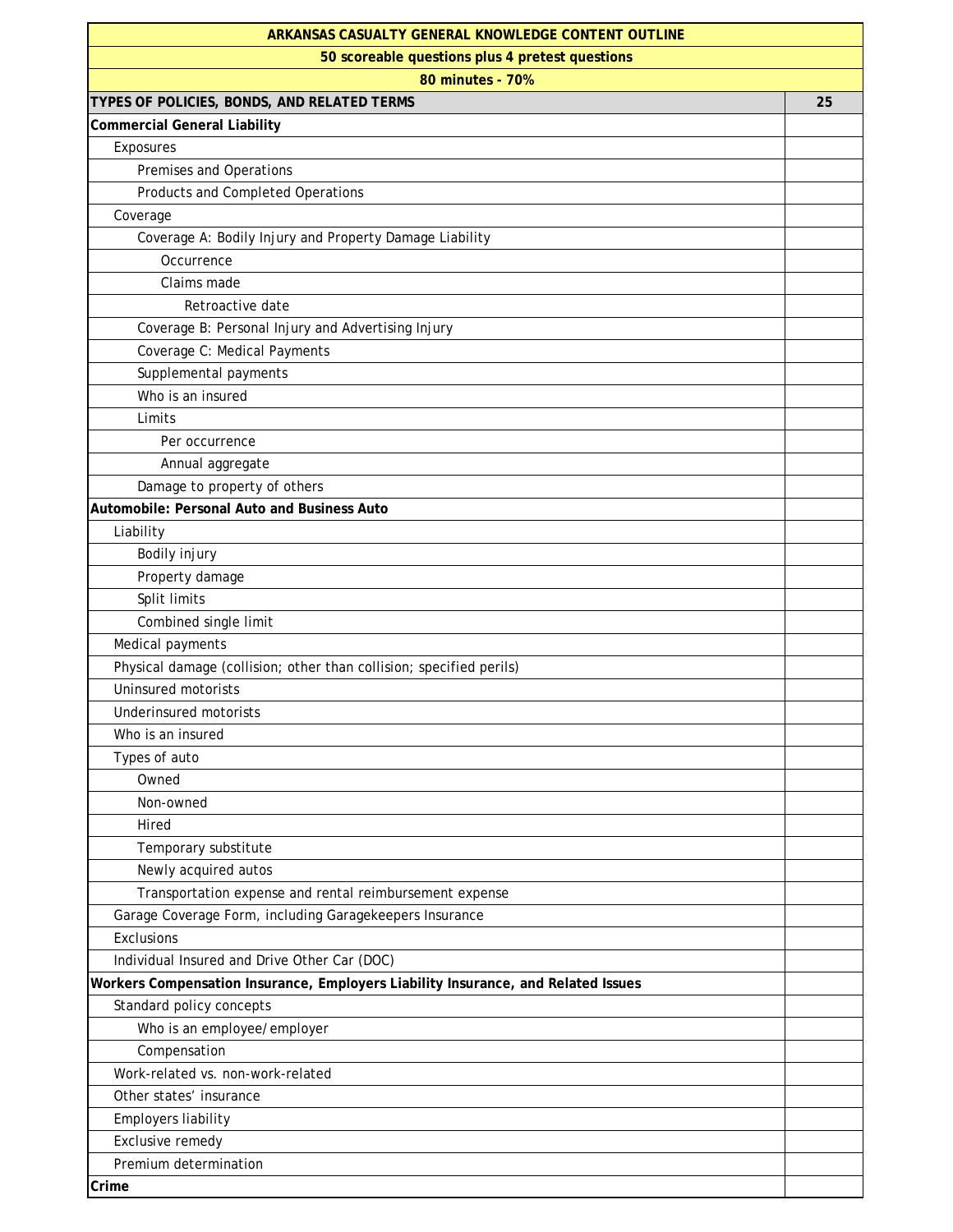| Employee dishonesty                                     |    |
|---------------------------------------------------------|----|
| Theft                                                   |    |
| Robbery                                                 |    |
| Burglary                                                |    |
| Forgery and alteration                                  |    |
| Mysterious disappearance                                |    |
| <b>Bonds</b>                                            |    |
| Surety                                                  |    |
| Fidelity                                                |    |
| Professional Liability                                  |    |
| <b>Errors and Omissions</b>                             |    |
| <b>Medical Malpractice</b>                              |    |
| Directors and Officers (D&O)                            |    |
| Employment Practices Liability (EPLI)                   |    |
| Cyber liability and data breach                         |    |
| <b>Umbrella/Excess Liability</b>                        |    |
| <b>INSURANCE TERMS AND RELATED CONCEPTS</b>             | 14 |
| <b>Risk</b>                                             |    |
| Hazards                                                 |    |
| Moral                                                   |    |
| Morale                                                  |    |
| Physical                                                |    |
| Indemnity                                               |    |
| Insurable Interest                                      |    |
| <b>Loss Valuation</b>                                   |    |
| Actual cash value                                       |    |
| Replacement cost                                        |    |
| Market value                                            |    |
| Stated value                                            |    |
| Salvage value                                           |    |
| Negligence                                              |    |
| Liability                                               |    |
| Occurrence                                              |    |
| <b>Binders</b>                                          |    |
| Warranties                                              |    |
| Representations                                         |    |
| Concealment                                             |    |
| Deposit Premium/Audit                                   |    |
| Certificate of Insurance                                |    |
| Law of Large Numbers                                    |    |
| Pure vs. Speculative Risk                               |    |
| Endorsements                                            |    |
| Damages                                                 |    |
| Compensatory                                            |    |
| General                                                 |    |
| Special                                                 |    |
| Punitive                                                |    |
| Compliance with Provisions of Fair Credit Reporting Act |    |
| POLICY PROVISIONS AND CONTRACT LAW                      | 11 |
| Declarations                                            |    |
| <b>Insuring Agreement</b>                               |    |
| Conditions                                              |    |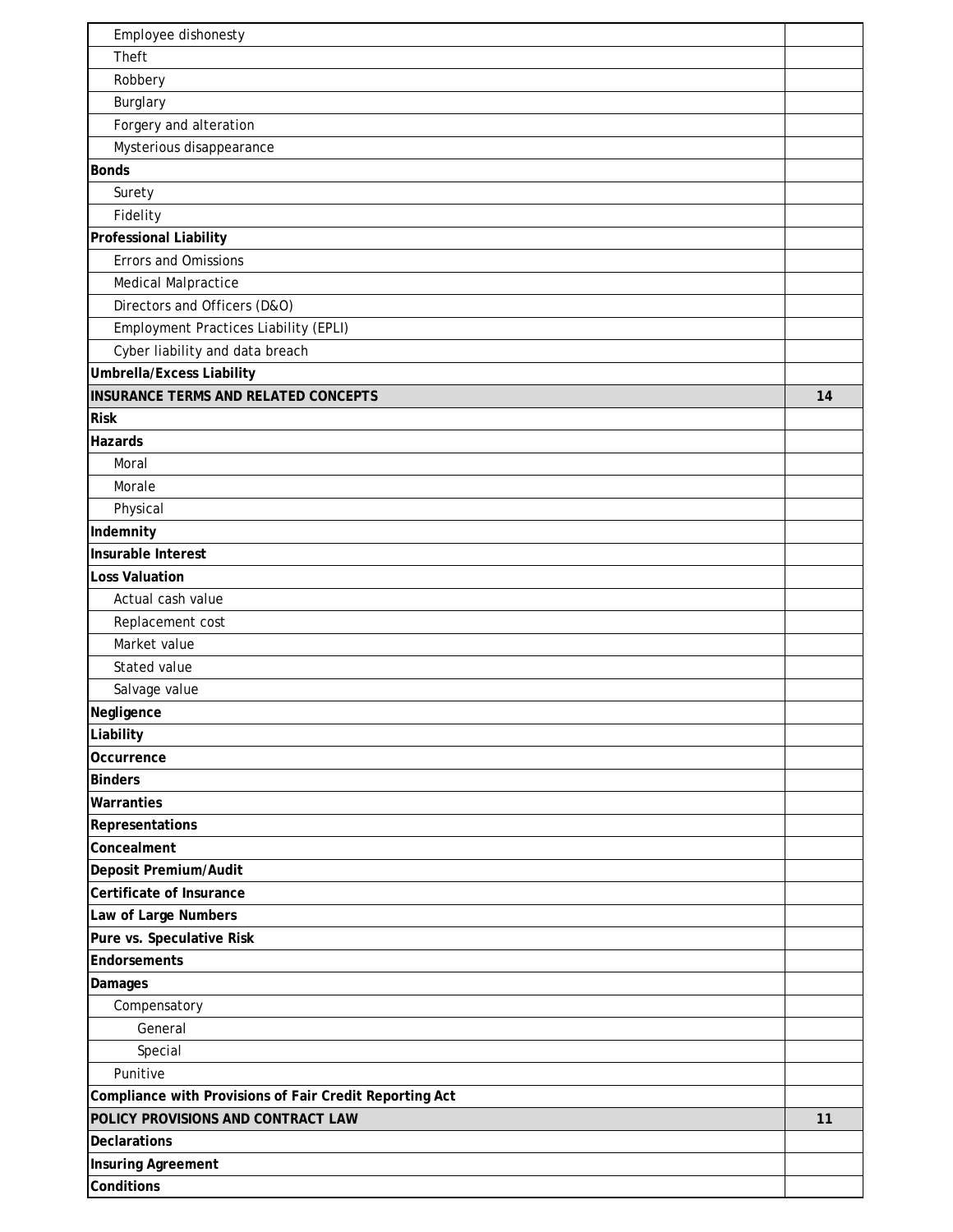| <b>Exclusions and Limitations</b>                             |  |
|---------------------------------------------------------------|--|
| <b>IDefinition of the Insured</b>                             |  |
| Duties of the Insured after a Loss                            |  |
| Cancellation and Nonrenewal Provisions                        |  |
| <b>Supplementary Payments</b>                                 |  |
| <b>Proof of Loss</b>                                          |  |
| Notice of Claim                                               |  |
| Arbitration                                                   |  |
| <b>Other Insurance Provision</b>                              |  |
| Subrogation                                                   |  |
| Loss Settlement Provisions including Consent to Settle a Loss |  |
| Terrorism Risk Insurance Act (TRIA)                           |  |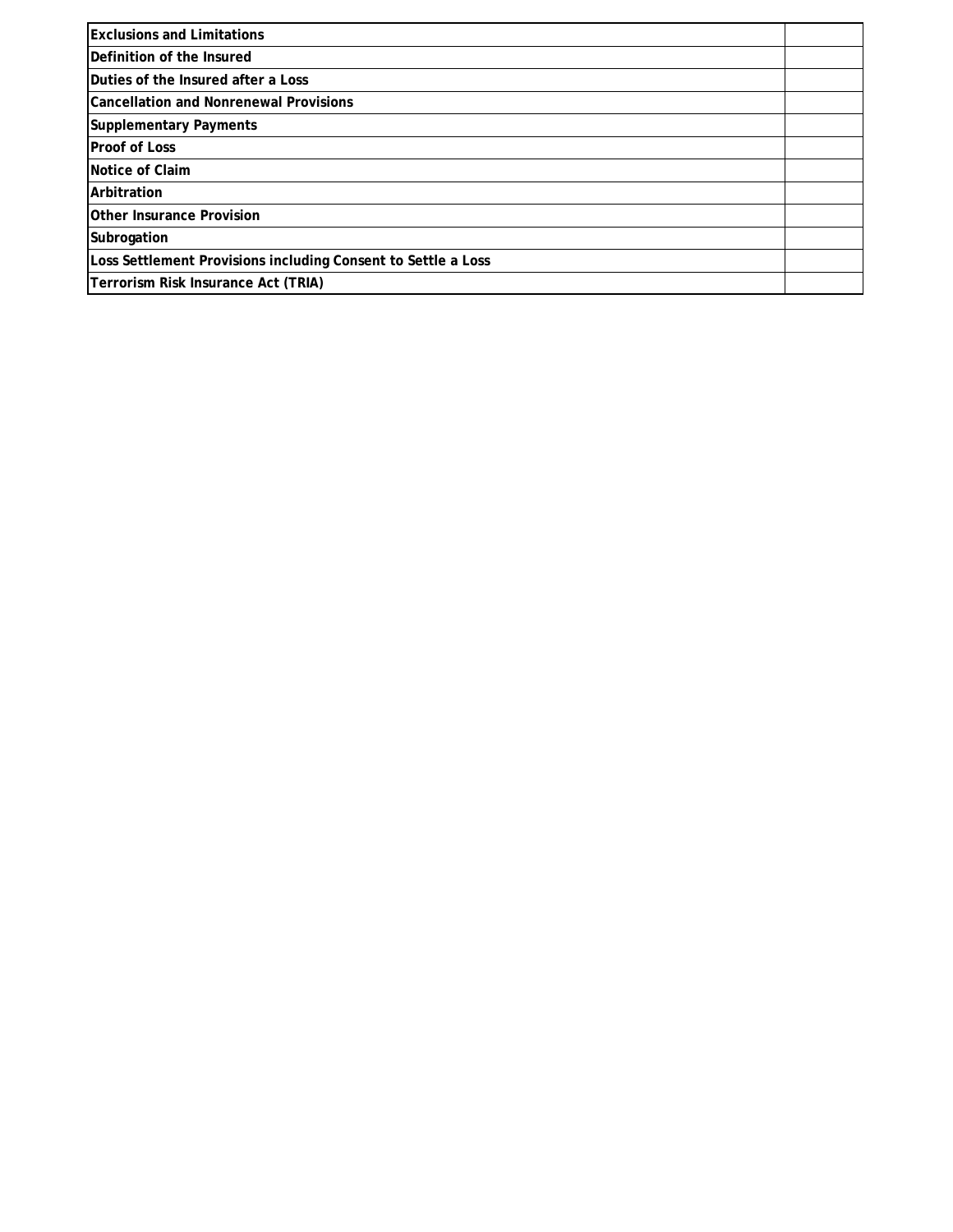| MULTI-LINE (P&C) ARKANSAS SPECIFIC CONTENT OUTLINE                                                     |  |  |
|--------------------------------------------------------------------------------------------------------|--|--|
| 25 scoreable questions plus 2 pretest questions                                                        |  |  |
| 50 minutes - 70%                                                                                       |  |  |
| STATE STATUTES, RULES, AND REGULATIONS COMMON TO LIFE, HEALTH, PROPERTY, AND CASUALTY                  |  |  |
| <b>INSURANCE</b>                                                                                       |  |  |
| The Insurance Commissioner (Ref: 23-60-108; 23-61-102, 103, 108, 110, 201, 202; 301-307)               |  |  |
| Appointment                                                                                            |  |  |
| General duties and powers                                                                              |  |  |
| <b>Examination of records</b>                                                                          |  |  |
| Hearings/notice of hearings                                                                            |  |  |
| Penalties                                                                                              |  |  |
| Definitions (Ref: 23-60-102; 23-63-201, 202; 23-69-102; 23-74-105)                                     |  |  |
| Authorized and unauthorized companies                                                                  |  |  |
| Domestic, foreign, and alien companies                                                                 |  |  |
| Stock and mutual companies                                                                             |  |  |
| Certificate of authority                                                                               |  |  |
| Insurance transaction                                                                                  |  |  |
| Licensing (Ref: 23-64-102, 202, 203, 210, 214-218, 220, 223, 301-305; 23-66-209)                       |  |  |
| Persons required to be licensed                                                                        |  |  |
| Producer                                                                                               |  |  |
| Adjuster                                                                                               |  |  |
| Consultant                                                                                             |  |  |
| Resident/nonresident                                                                                   |  |  |
| Temporary license                                                                                      |  |  |
| Producer appointment/termination of contract                                                           |  |  |
| Exemptions/exceptions                                                                                  |  |  |
| Maintaining a license                                                                                  |  |  |
| Continuing education                                                                                   |  |  |
| Change of address                                                                                      |  |  |
| Administrative fees                                                                                    |  |  |
| Renewal, suspension, or revocation of license                                                          |  |  |
| Producer Responsibilities (Ref: 23-64-223, 224; 23-65-101)                                             |  |  |
| Fiduciary capacity                                                                                     |  |  |
| Commissions                                                                                            |  |  |
| Fraud reporting                                                                                        |  |  |
| Property and Casualty Insurance Guaranty Association (Ref: 23-90-102-104, 106, 111, 112)               |  |  |
| Marketing Practices (Ref: 23-66-206, 210, 211, 306; Rule and Reg. 43: 7-9)                             |  |  |
| Unfair claims practices                                                                                |  |  |
| Unfair methods of competition                                                                          |  |  |
| Rebating                                                                                               |  |  |
| Misrepresentation                                                                                      |  |  |
| False advertising                                                                                      |  |  |
| Defamation                                                                                             |  |  |
| False financial statements                                                                             |  |  |
| Boycott, coercion, intimidation                                                                        |  |  |
| Unfair discrimination                                                                                  |  |  |
| Twisting                                                                                               |  |  |
| ARKANSAS STATUTES, RULES, AND REGULATIONS COMMON TO MULTI-LINE (P&C) INSURANCE ONLY                    |  |  |
| Definitions (Ref: 23-62-104, 105, 107; 23-65-303-305, 308, 309; 23-79-307, 23-88-101; Title 16-64-122) |  |  |
| <b>Surplus Lines</b>                                                                                   |  |  |
| Adjusting                                                                                              |  |  |